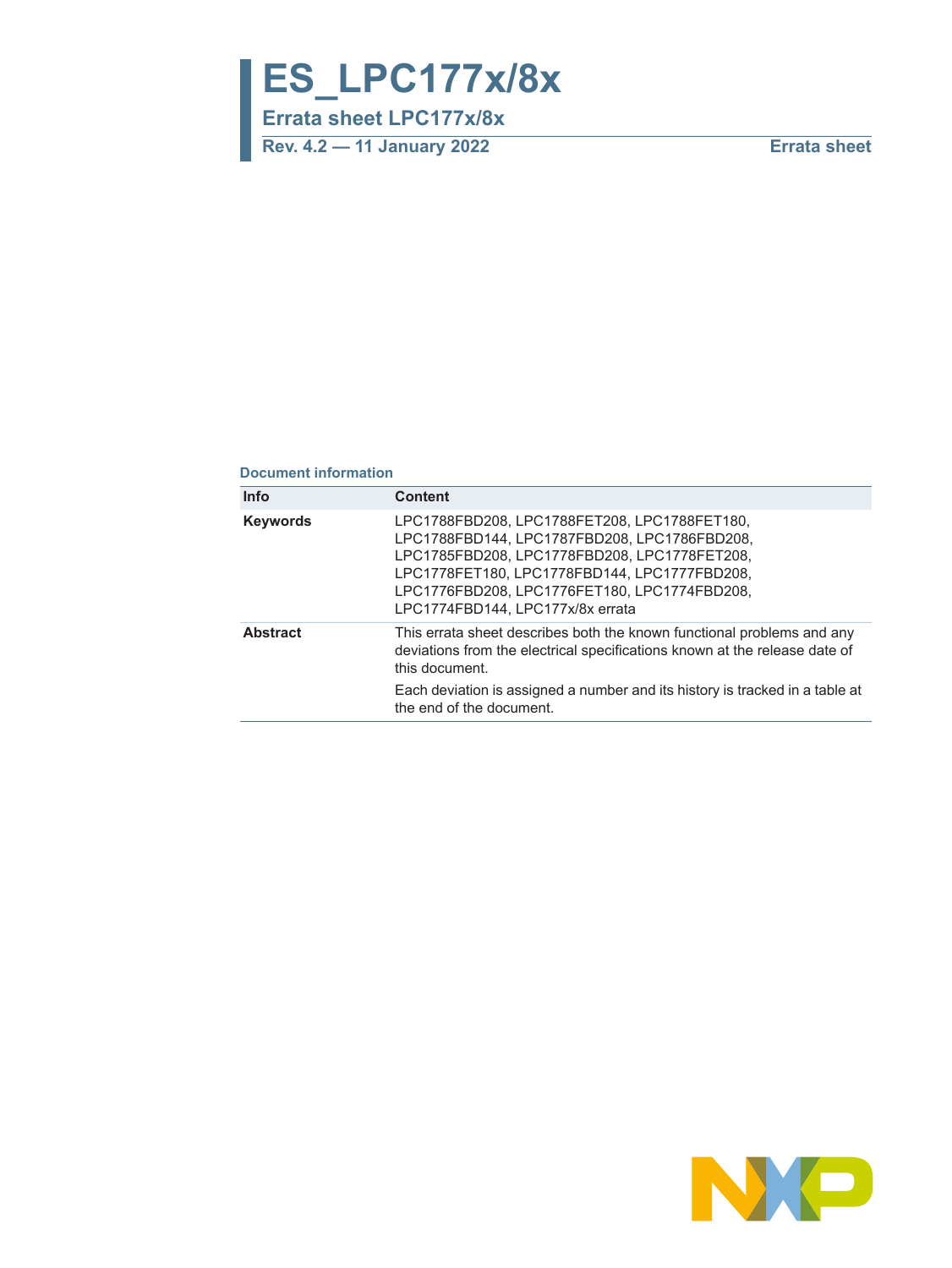#### **Revision history**

| <b>Rev</b> | <b>Date</b> | <b>Description</b>                                                                                                                                                                                                                             |
|------------|-------------|------------------------------------------------------------------------------------------------------------------------------------------------------------------------------------------------------------------------------------------------|
| 4.2        | 20220111    | Revised IBAT.1 errata workaround with further details in Section 3.7 "IBAT.1: Typical<br>٠<br>lots have about 5% parts with higher than normal IBAT current when only V <sub>BAT</sub> power is<br>provided (VDD <sub>REG</sub> is grounded)". |
| 4.1        | 20150217    | Corrected VDD <sub>BAT</sub> to VDD <sub>REG</sub> in IBAT.1 short description<br>٠                                                                                                                                                            |
| 4          | 20140603    | Updated ETHERNET.1 work-around<br>٠                                                                                                                                                                                                            |
| 3.5        | 20131219    | • Added IAP.1                                                                                                                                                                                                                                  |
| 3.4        | 20131126    | • Added IBAT.1                                                                                                                                                                                                                                 |
| 3.3        | 20130214    | • Added I2C.1                                                                                                                                                                                                                                  |
| 3.2        | 20121207    | Added ETHERNET.1<br>٠                                                                                                                                                                                                                          |
| 3.1        | 20121109    | • Added Rev 'F'                                                                                                                                                                                                                                |
| 3          | 20120901    | Added PBOOST.1<br>٠                                                                                                                                                                                                                            |
| 2.4        | 20120612    | Added APB.1<br>$\bullet$                                                                                                                                                                                                                       |
| 2.3        | 20120503    | • Added Note.1                                                                                                                                                                                                                                 |
| 2.2        | 20120117    | • Added ADC.2                                                                                                                                                                                                                                  |
| 2.1        | 20111101    | • Added Rev 'E'                                                                                                                                                                                                                                |
| 2          | 20110901    | Added ISP.1<br>٠                                                                                                                                                                                                                               |
|            |             | Added Rev 'A'<br>٠                                                                                                                                                                                                                             |
| 1.1        | 20110601    | Added WDT.1<br>٠                                                                                                                                                                                                                               |
|            |             | Added DPD.1<br>٠                                                                                                                                                                                                                               |
|            |             | <b>Added USART</b>                                                                                                                                                                                                                             |
| 1          | 20110525    | Initial version<br>٠                                                                                                                                                                                                                           |

# **Contact information**

For more information, please visit: **http://www.nxp.com**

For sales office addresses, please send an email to: **salesaddresses@nxp.com**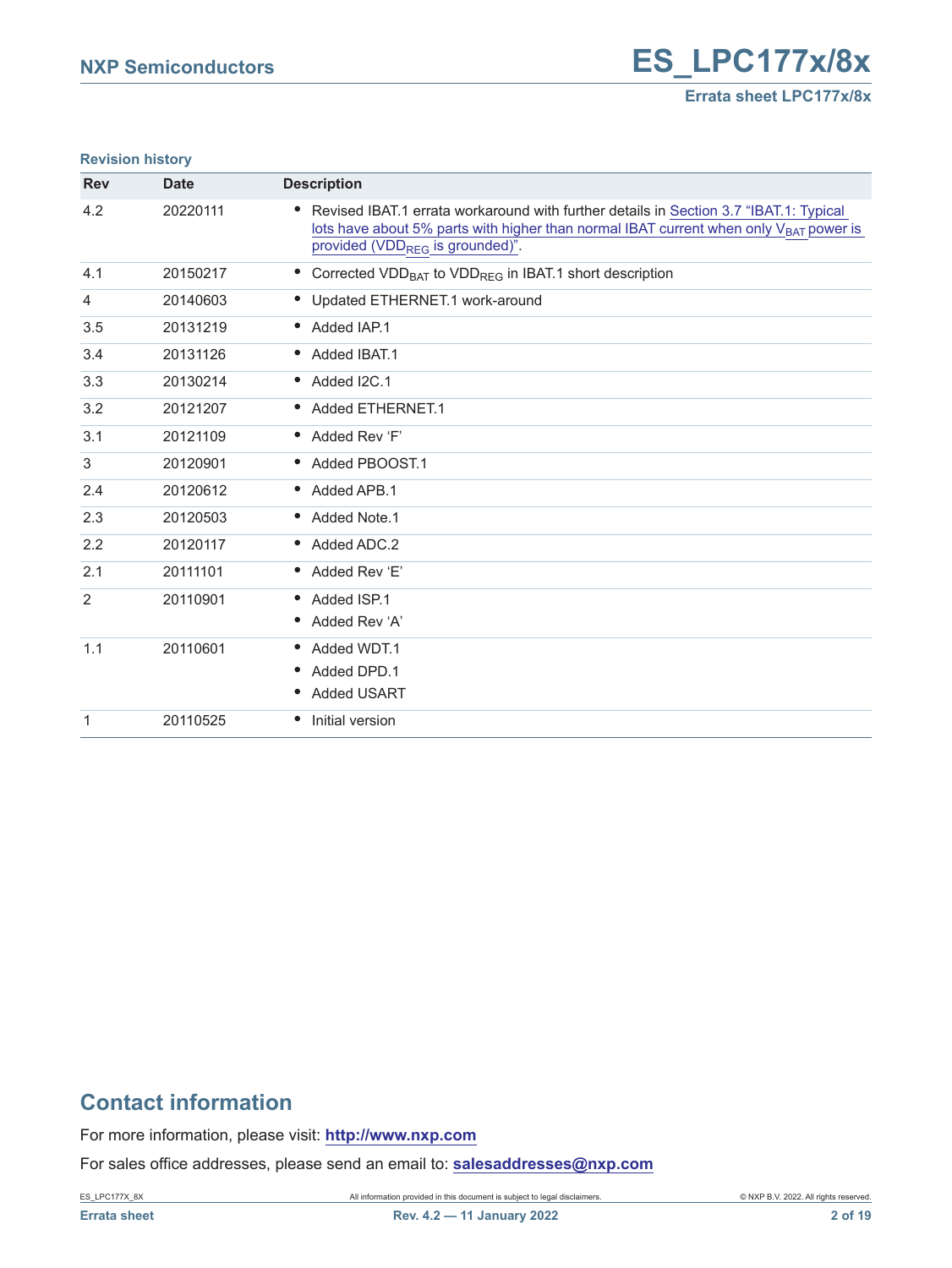### **1. Product identification**

The LPC177x/8x devices typically have the following top-side marking:

LPC17xxXXX xxxxxxx xxYYWWR[x]

The last digit in the last line (field 'R') will identify the device revision. Note: Pre-production parts are marked differently and this system does not apply. This Errata Sheet covers the following revisions of the LPC177x/8x:

| <b>Revision identifier (R)</b> | <b>Revision description</b> |
|--------------------------------|-----------------------------|
| $\sim$                         | Initial device revision     |
| 'А'                            | Second device revision      |
| 'F'                            | Third device revision       |
| 'F'                            | Fourth device revision      |
|                                |                             |

Field 'YY' states the year the device was manufactured. Field 'WW' states the week the device was manufactured during that year.

### <span id="page-2-0"></span>**2. Errata overview**

| <b>Functional</b> |                                                                                                                                                           | Revision identifier[1] |                                       |
|-------------------|-----------------------------------------------------------------------------------------------------------------------------------------------------------|------------------------|---------------------------------------|
| problems          | <b>Short description</b>                                                                                                                                  |                        | <b>Detailed description</b>           |
| ADC.1             | External sync inputs not operational                                                                                                                      | $'$ -', 'A', 'E'       | Section 3.1                           |
| ADC.2             | A/D Global Data register should not be used with burst '-', 'A', 'E'<br>mode or hardware triggering.                                                      |                        | Section 3.2                           |
| APB.1             | Access to the APB peripherals may not operate<br>correctly when the APB bus's PCLK divider is set to 5<br>or more.                                        | $'$ -', 'A', 'E', 'F'  | Section 3.3                           |
| ETHERNET.1        | In Ethernet MII mode, the transmit data TXD3:0 and<br>transmit enable TX EN incorrectly reference RX CLK<br>in data transmission.                         | $'$ -', 'A', 'E'       | Section 3.4                           |
| I2C.1             | In slave-transmitter mode, the device set in monitor<br>mode must write a dummy value of 0xFF into the DAT<br>register.                                   | $'$ -', 'A', 'E', 'F'  | Section 3.5                           |
| IAP.1             | IAP calls may not function with about 5 % parts in a<br>typical lot when running at 120 MHz.                                                              | $'$ -', 'A', 'E', 'F'  | Section 3.6                           |
| IBAT.1            | Typical lots have about 5 % parts with higher than<br>normal $I_{BAT}$ current when only $V_{BAT}$ power is provided<br>(VDD <sub>RFG</sub> is grounded). | $'$ , 'A', 'E', 'F'    | Section 3.7                           |
| ISP.1             | Maximum UART ISP baud rate limited to 57,600                                                                                                              | $'$ -', 'A', 'E'       | Section 3.8                           |
| PBOOST.1          | Boost control bits PBOOST[0:1] are not set to 11 when<br>user code is first executed following reset.                                                     | '-', 'A', 'E'          | Section 3.9                           |
| RTC.1             | The RTC may lose time when RESET is toggled                                                                                                               | $'$ -', 'A', 'E', 'F'  | Section 3.10                          |
| USART.1           | Smart Card TX retry error interrupt not working                                                                                                           | $'$ -', 'A', 'E'       | Section 3.11                          |
| ES_LPC177X_8X     | All information provided in this document is subject to legal disclaimers.                                                                                |                        | C NXP B.V. 2022. All rights reserved. |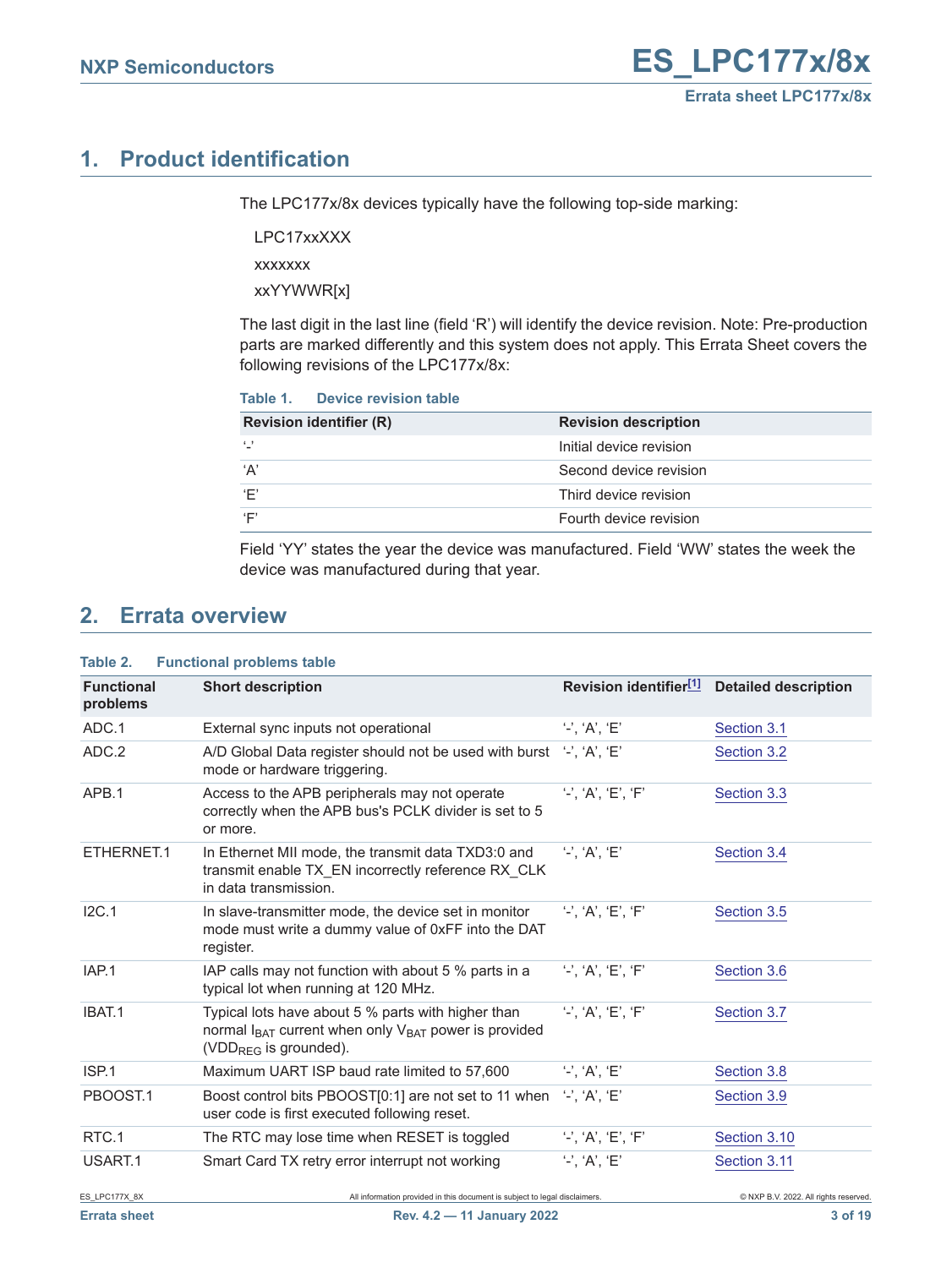#### **Table 2. Functional problems table** *…continued*

| <b>Functional</b><br>problems | <b>Short description</b>                          | Revision identifier <sup>[1]</sup> Detailed description |              |
|-------------------------------|---------------------------------------------------|---------------------------------------------------------|--------------|
| USART <sub>.2</sub>           | 'False positive' break indicator events may occur | '-'. 'A'. 'E'                                           | Section 3.12 |
| USB.1                         | USB host controller hangs on a dribble bit        | '-'. 'A'. 'E'                                           | Section 3.13 |
| WDT.1                         | WDT timeout does not wake from deep sleep         | '-'. 'A'. 'E'                                           | Section 3.14 |

<span id="page-3-0"></span>[1] Rev 'F' applies to LPC1774FBD144 only.

#### **Table 3. AC/DC deviations table**

| AC/DC<br>deviations | <b>Short description</b>                                 | <b>Revision identifier</b> | Detailed description |
|---------------------|----------------------------------------------------------|----------------------------|----------------------|
| DPD.1               | Increase of Deep power-down leakage current over<br>time | $\cdot$ .                  | Section 4.1          |

### **Table 4. Errata notes table**

| <b>Errata notes</b> | <b>Short description</b>                                                                                              | Revision identifier <sup>[1]</sup> Detailed description |             |
|---------------------|-----------------------------------------------------------------------------------------------------------------------|---------------------------------------------------------|-------------|
| Note.1              | During power-up, an unexpected glitch (low pulse)<br>could occur on the port pins as the $V_{DD}$ supply ramps<br>up. | '-', 'A', 'E', 'F'                                      | Section 5.1 |

<span id="page-3-1"></span>[1] Rev 'F' applies to LPC1774FBD144 only.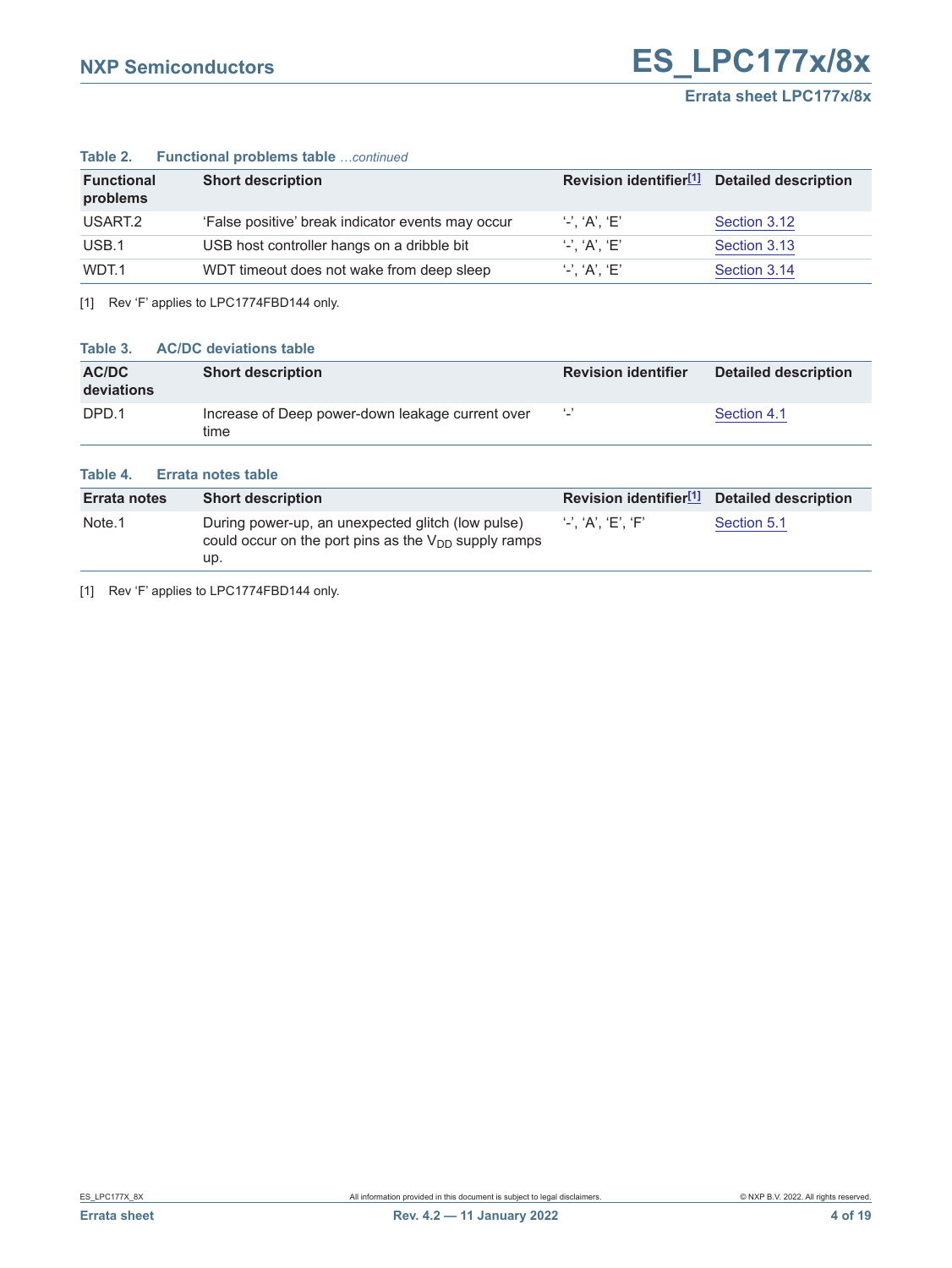# <span id="page-4-1"></span><span id="page-4-0"></span>**3. Functional problems detail**

### **3.1 ADC.1**

#### **Introduction:**

In software-controlled mode (BURST bit is 0), the 10-bit ADC can start conversion by using the following options in the A/D Control Register:

| <b>Bit</b> |             |      | Table 656: A/D Control Register (AD0CR - address 0x4003 4000) bit description<br>Symbol Value Description                                                                         | <b>Reset</b><br>value |
|------------|-------------|------|-----------------------------------------------------------------------------------------------------------------------------------------------------------------------------------|-----------------------|
| 70         | SEL         |      | Selects which of the AD0[7:0] pins is (are) to be sampled and converted. For AD0, bit 0<br>asiate Die AD000, and hit 7 salaste nie AD017). In eaftware santaalistische anternacht | 0x01                  |
|            | 26:24 START |      | When the BURST bit is 0, these bits control whether and when an A/D conversion is<br>started:                                                                                     | ٥                     |
|            |             | നറ   | No start (this value should be used when clearing PDN to 0).                                                                                                                      |                       |
|            |             | CO 1 | Start conversion now.                                                                                                                                                             |                       |
|            |             | 010  | Start conversion when the edge selected by bit 27 occurs on the P2[10] pin.                                                                                                       |                       |
|            |             | 011  | Start conversion when the edge selected by bit 27 occurs on the P1[27] pin.                                                                                                       |                       |
|            |             | 100  | Start conversion when the edge selected by bit 27 occurs on MAT0.1. Note that this does<br>not require that the MAT0.1 function appear on a device pin.                           |                       |
|            |             | 101  | Start conversion when the edge selected by bit 27 occurs on MAT0.3. Note that it is not<br>possible to cause the MAT0.3 function to appear on a device pin.                       |                       |
|            |             | 110  | Start conversion when the edge selected by bit 27 occurs on MAT1.0. Note that this does<br>not require that the MAT1.0 function appear on a device pin.                           |                       |
|            |             | 111  | Start conversion when the edge selected by bit 27 occurs on MAT1.1. Note that this does<br>not require that the MAT1.1 function appear on a device pin.                           |                       |

#### **Problem:**

The external start conversion feature, AD0CR:START = 0x2 or 0x3, may not work reliably and ADC external trigger edges on P2.10 or P1.27 may be missed. The occurrence of this problem is peripheral clock (PCLK) dependent. The probability of error (missing a ADC trigger from GPIO) is estimated as follows:

- **•** For PCLK = 100 MHz, probability error = 12 %
- **•** For PCLK = 50 MHz, probability error = 6 %
- **•** For PCLK = 12 MHz, probability error = 1.5 %

The probability of error is not affected by the frequency of ADC start conversion edges.

#### **Work-around:**

In software-controlled mode (BURST bit is 0), the START conversion options (bits 26:24 set to 0x1 or 0x4 or 0x5 or 0x6 or 0x7) can be used. The user can also start a conversion by connecting an external trigger signal to a capture input pin (CAPx) from a Timer peripheral to generate an interrupt. The timer interrupt routine can then start the ADC conversion by setting the START bits (26:24) to 0x1. The trigger can also be generated from a timer match register.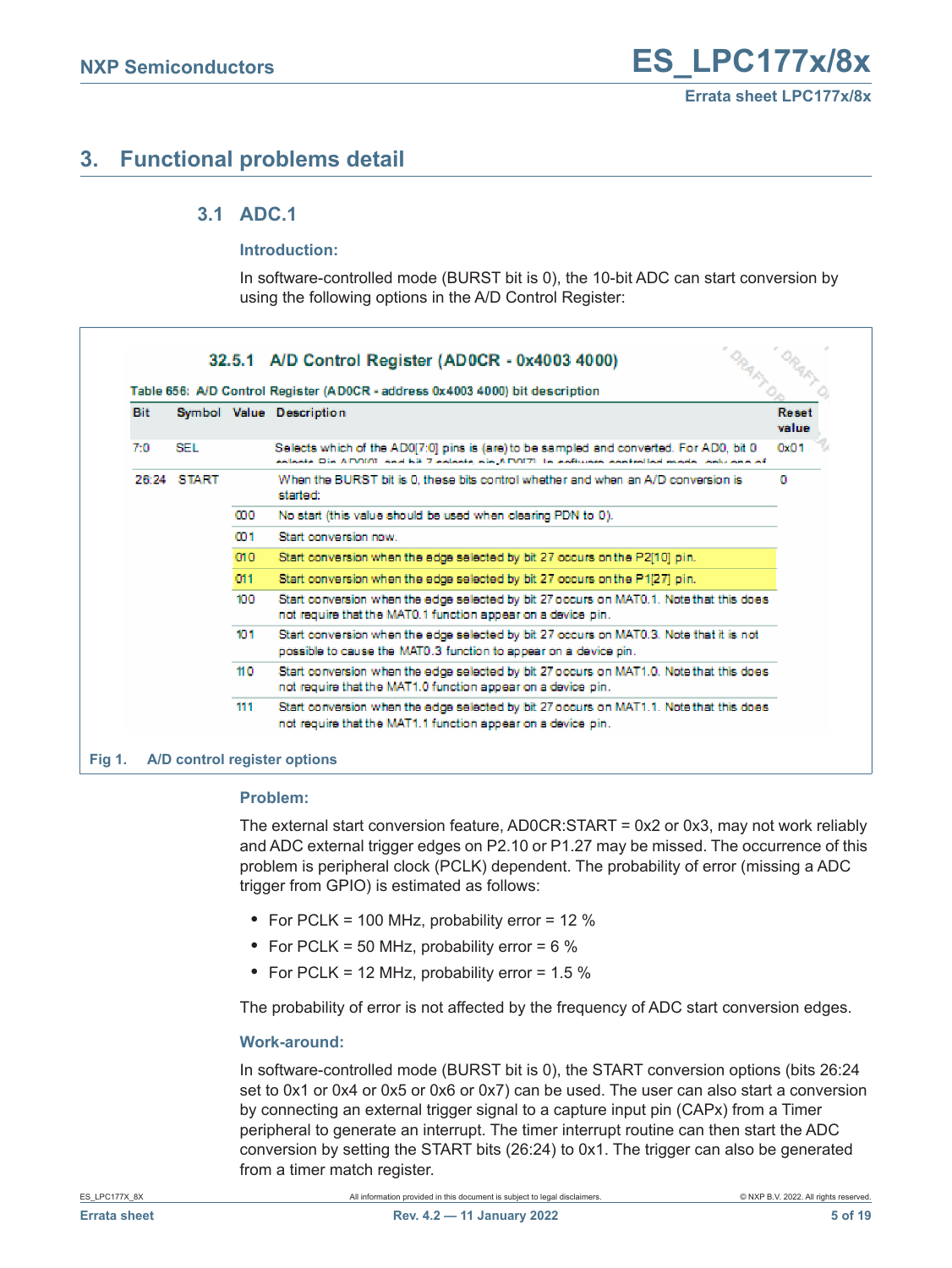### <span id="page-5-0"></span>**3.2 ADC.2**

#### **Introduction:**

On the LPC177x/8x, the START field and the BURST bit in the A/D control register specify whether A/D conversions are initiated via software command, in response to some hardware trigger, or continuously in burst ("hardware-scan") mode. Results of the ADC conversions can be read in one of two ways. One is to use the A/D Global Data Register to read all data from the ADC. Another is to use the individual A/D Channel Data Registers.

#### **Problem:**

If the burst mode is enabled (BURST bit set to '1') or if hardware triggering is specified, the A/D conversion results read from the A/D Global Data register could be incorrect. If conversions are only launched directly by software command (BURST bit = '0' and START = '001'), the results read from the A/D Global Data register will be correct provided the previous result is read prior to launching a new conversion.

#### **Work-around:**

When using either burst mode or hardware triggering, the individual A/D Channel Data registers should be used instead of the A/D Global Data register to read the A/D conversion results.

### <span id="page-5-1"></span>**3.3 APB.1**

#### **Introduction:**

The peripheral clock selection register PCLKSEL controls the base clock used for all APB peripherals. A 5-bit divider allows a range of frequencies to be used.

#### **Problem:**

On the LPC177x\_8x, access to the APB peripherals may not operate correctly when the APB's divider is set to 5 or more. Both APB buses have the same issue.

#### **Work-around:**

Use PCLK divider ratio of 1, 2, 3 and 4 only.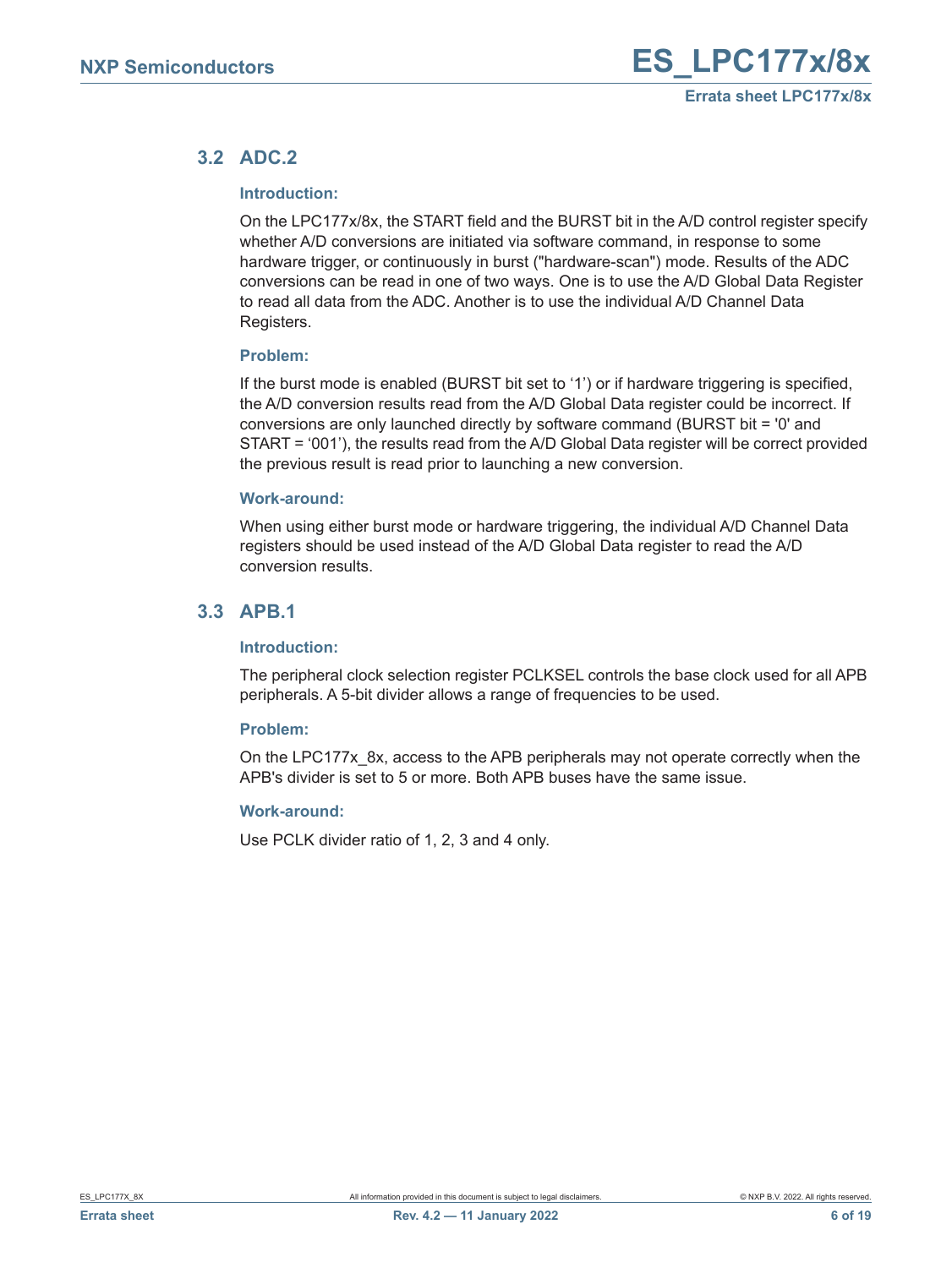### <span id="page-6-0"></span>**3.4 ETHERNET.1**

#### **Introduction:**

The Ethernet block contains a full featured 10 Mbps or 100 Mbps Ethernet MAC (Media Access Controller) designed to provide optimized performance through the use of DMA hardware acceleration. The Ethernet block interfaces between an off-chip Ethernet PHY using the MII (Media Independent Interface) or RMII (reduced MII) protocol and the on-chip MIIM (Media Independent Interface Management) serial bus.

#### **Problem:**

In MII mode, the transmit data TXD3:0 and transmit enable TX\_EN should reference the TX CLK from the Ethernet PHY. However, due to a configuration error in the chip, the transmit data TXD3:0 and transmit enable TX\_EN reference RX\_CLK in data transmission. The consequence of this error is that a small percentage of packets cannot be received by the PHY.

#### **Work-around:**

None.

**Note:** There is no issue in RMII mode operation.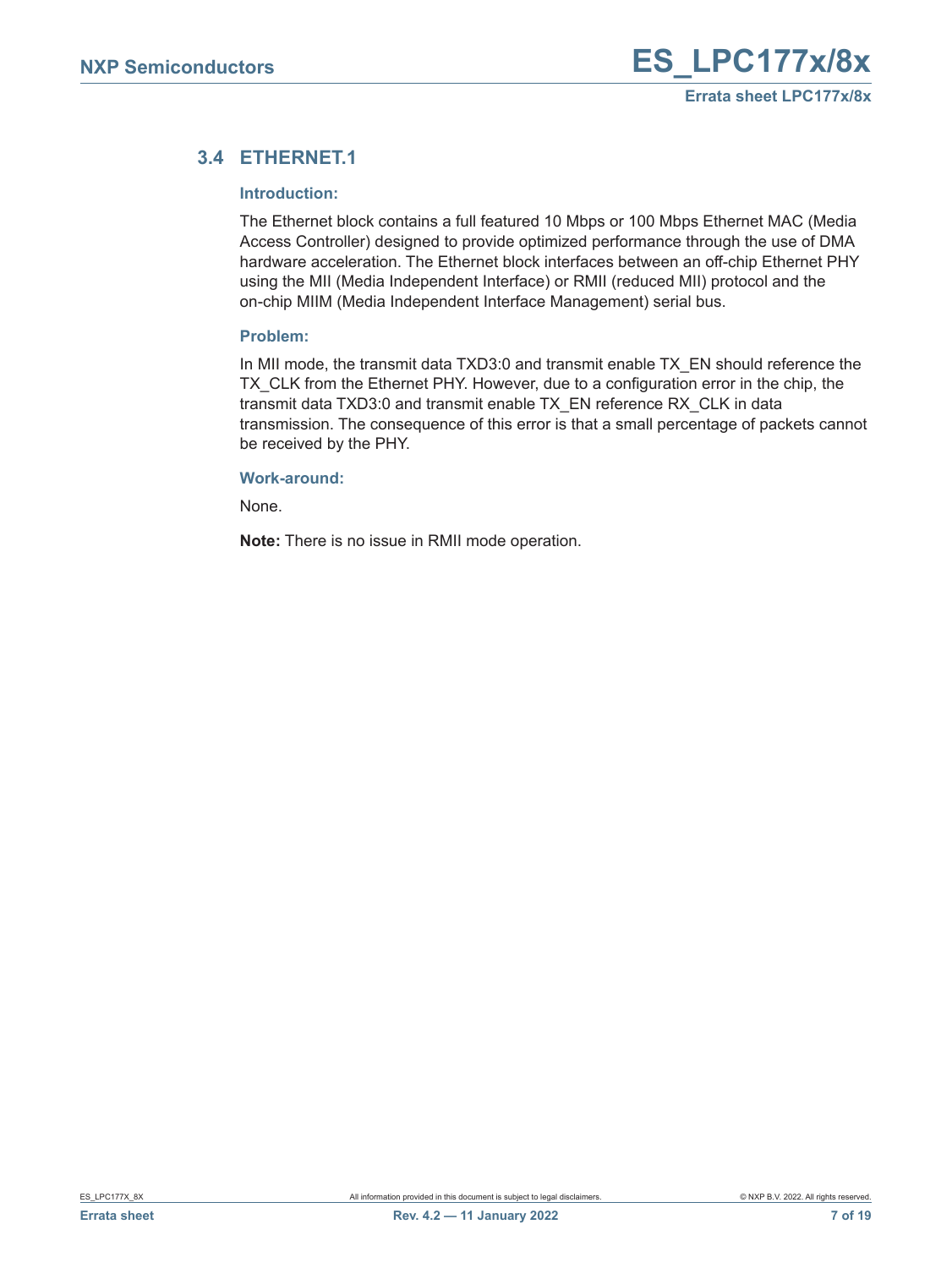### <span id="page-7-0"></span>**3.5 I2C.1**

#### **Introduction:**

The I2C monitor mode allows the I2C module to monitor traffic on the I2C-bus without actually participating in traffic or interfering with the I2C-bus.

#### **Problem:**

In slave-transmitter mode, the device set in the monitor mode must write a dummy value of 0xFF into the DAT register. If this is not done, the received data from the slave device will be corrupted. To allow the monitor mode to have sufficient time to process the data on the I2C-bus, the device may need to have the ability to stretch the I2C clock. Under this condition, the I2C monitor mode is not 100% non-intrusive.

#### **Work-around:**

When setting the device in monitor mode, enable the ENA\_SCL bit in the MMCTRL register to allow clock stretching.

Software code example to enable the ENA\_SCL bit:

LPC I2C MMCTRL  $| = (1 \le 1);$  //Enable ENA SCL bit

In the I2C ISR routine, for the status code related to slave-transmitter mode, write the value of 0xFF into the DAT register to prevent data corruption. In order to avoid stretching the SCL clock, the data byte can be saved in a buffer and processed in the Main loop. This ensures the SI flag is cleared as fast as possible.

Software code example for slave-transmitter mode:

```
case 0xA8: // Own SLA + R has been received, ACK returned
case 0xB0:
case 0xB8: // data byte in DAT transmitted, ACK received
case 0xC0: // (last) data byte transmitted, NACK received
case 0xC8: // last data byte in DAT transmitted, ACK received
    DataByte = LPC I2C->DATA BUFFER; //Save data. Data can be processed in Main loop
    LPC I2C->DAT = 0xFF; // Pretend to shift out 0xFFLPC I2C->CONCLR = 0x08; // clear flag SI
break;
```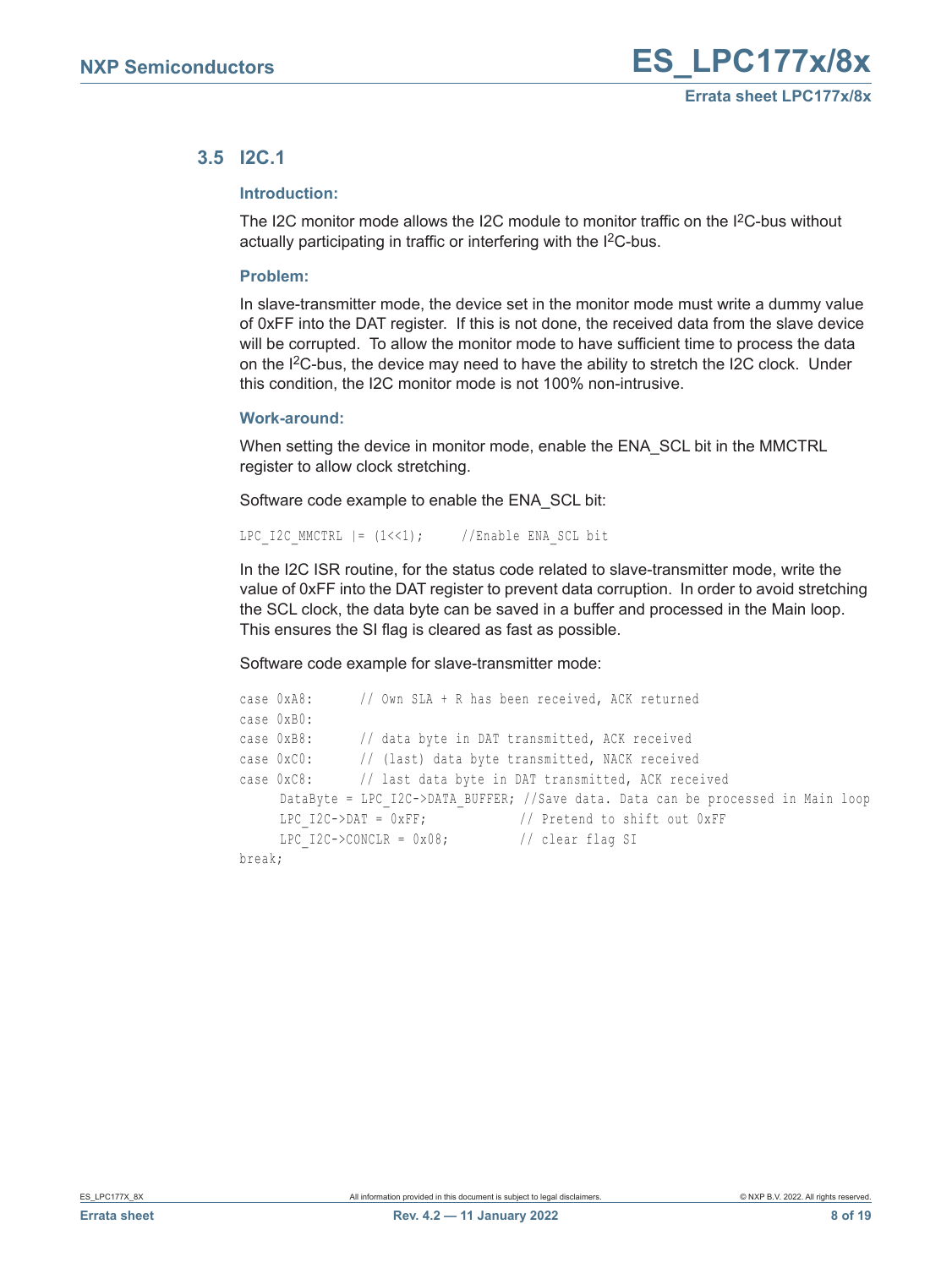### <span id="page-8-0"></span>**3.6 IAP.1**

#### **Introduction:**

The boot loader controls initial operation after reset and also provides the capabilities for programming the flash memory. In-Application Programming (IAP) allows users to perform erase and write operations on the on-chip flash memory as directed by the end-user application code. When operating at 120 MHz, user should set bits BOOST[1:0] in the Power Boost control register (PBOOST) to 11 and the ROM\_LAT bit in the Matrix Arbitration register (MATRIX ARB) to 1 to allow reliable IAP programming.

#### **Problem:**

IAP calls may not function with approximately 5 % parts of typical lots when running at 120 MHz when BOOST bits and the LAT\_ROM are properly set. With those affected parts, IAP calls will trigger a device hard fault. This issue is due to sensitivity of IAP calls and flash access timing.

#### **Work-around:**

Use IAP calls at speeds lower than 120 MHz.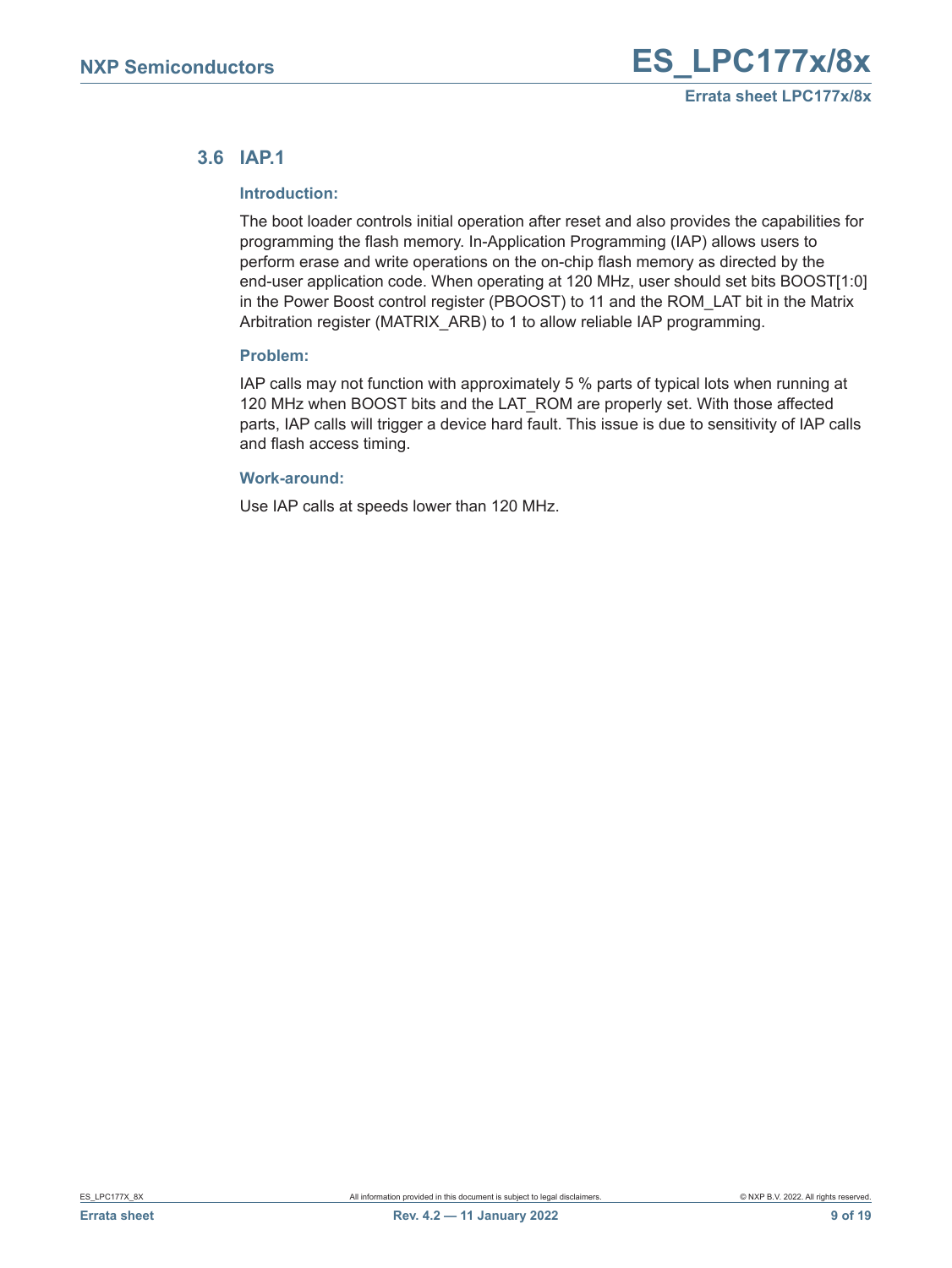### <span id="page-9-0"></span>**3.7 IBAT.1: Typical lots have about 5% parts with higher than normal IBAT current when only V<sub>BAT</sub> power is provided (VDD<sub>RFG</sub> is grounded)**

#### **Introduction:**

Two independent power domains (VDD<sub>RFG</sub> domain and  $V_{BAT}$  domain) are provided that allow the bulk of the device to have power removed while maintaining operation of the Real Time Clock (RTC). The  $V_{BAT}$  pin supplies power only to the RTC domain and is active when  $V_{BAT}$  is greater than  $VDD_{RFG}$ . The RTC requires a minimum of power to operate, which can be supplied by an external battery  $(V_{BAT})$ . Whenever the device core power (VDD<sub>REG</sub>) is greater than  $V_{BAT}$ , VDD<sub>REG</sub> is used to operate the RTC. When VDDREG is grounded, the IBAT is typically around 1 uA.

#### **Problem:**

Typical lots have about 5 % parts with IBAT current as high as about 10 uA when only  $V_{BAT}$  is applied (VDD<sub>RFG</sub> is grounded). This is due to a leakage current path in a level shifter in the power domain.

#### **Work-around:**

The problematic leakage path is disabled when the part is entered into Deep power-down mode prior to  $VDD_{RFG}$  powering off. The application should put the device into Deep power-down mode and disable the BOD reset (bit 4, PCON register) before the VDD<sub>RFG</sub> power is grounded. The BOD ISR could potentially be used for this purpose.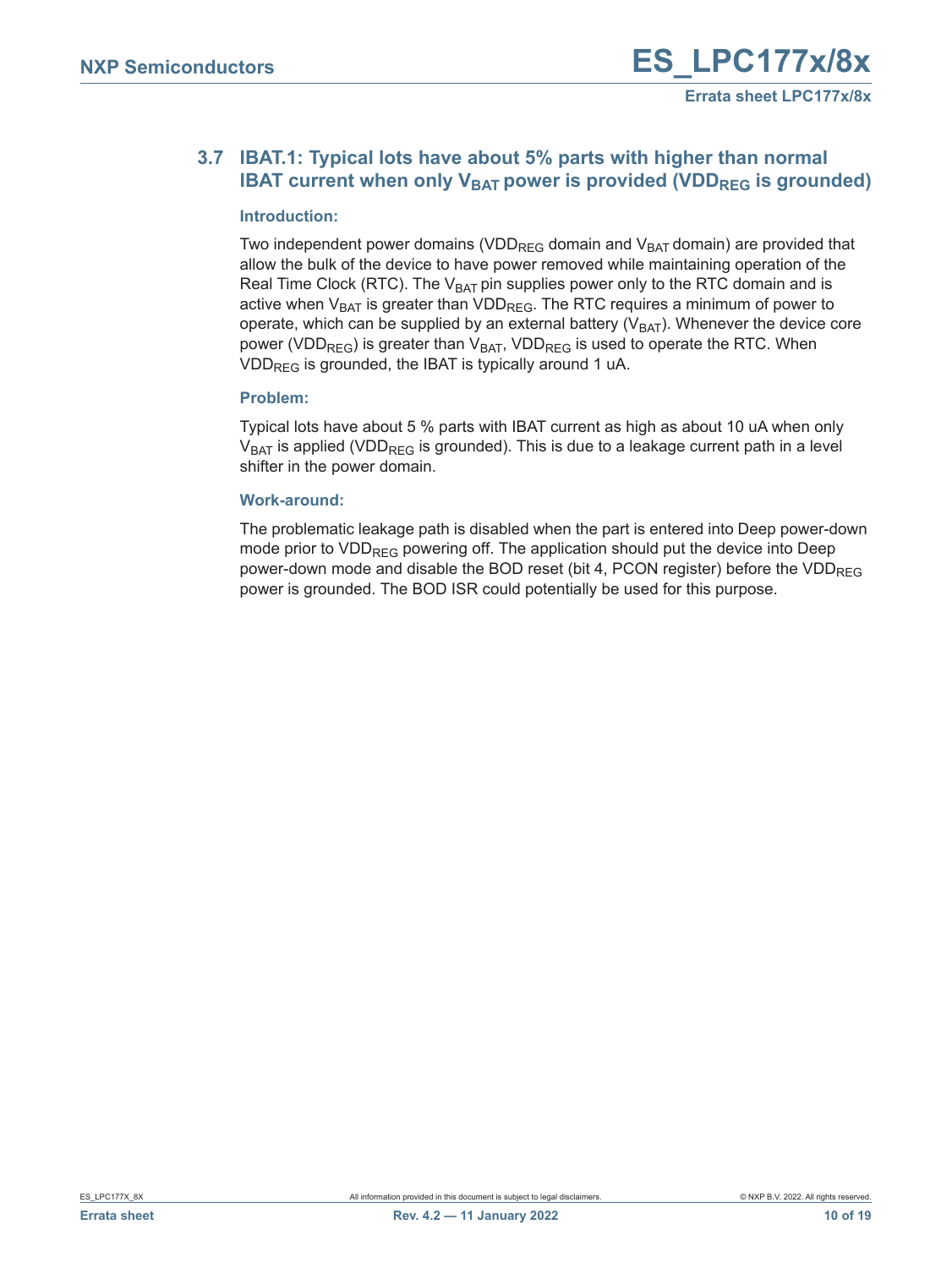### <span id="page-10-0"></span>**3.8 ISP.1**

#### **Introduction:**

In-System Programming (ISP) is programming or reprogramming the on-chip flash memory, using the boot loader software and UART0 serial port. This can be done when the part resides in the end-user board.

#### **Problem:**

UART ISP cannot be used at rates higher than 57,600 bits per second.

#### **Work-around:**

UART ISP must be used at 57,600 bits per second or a lower communications speed.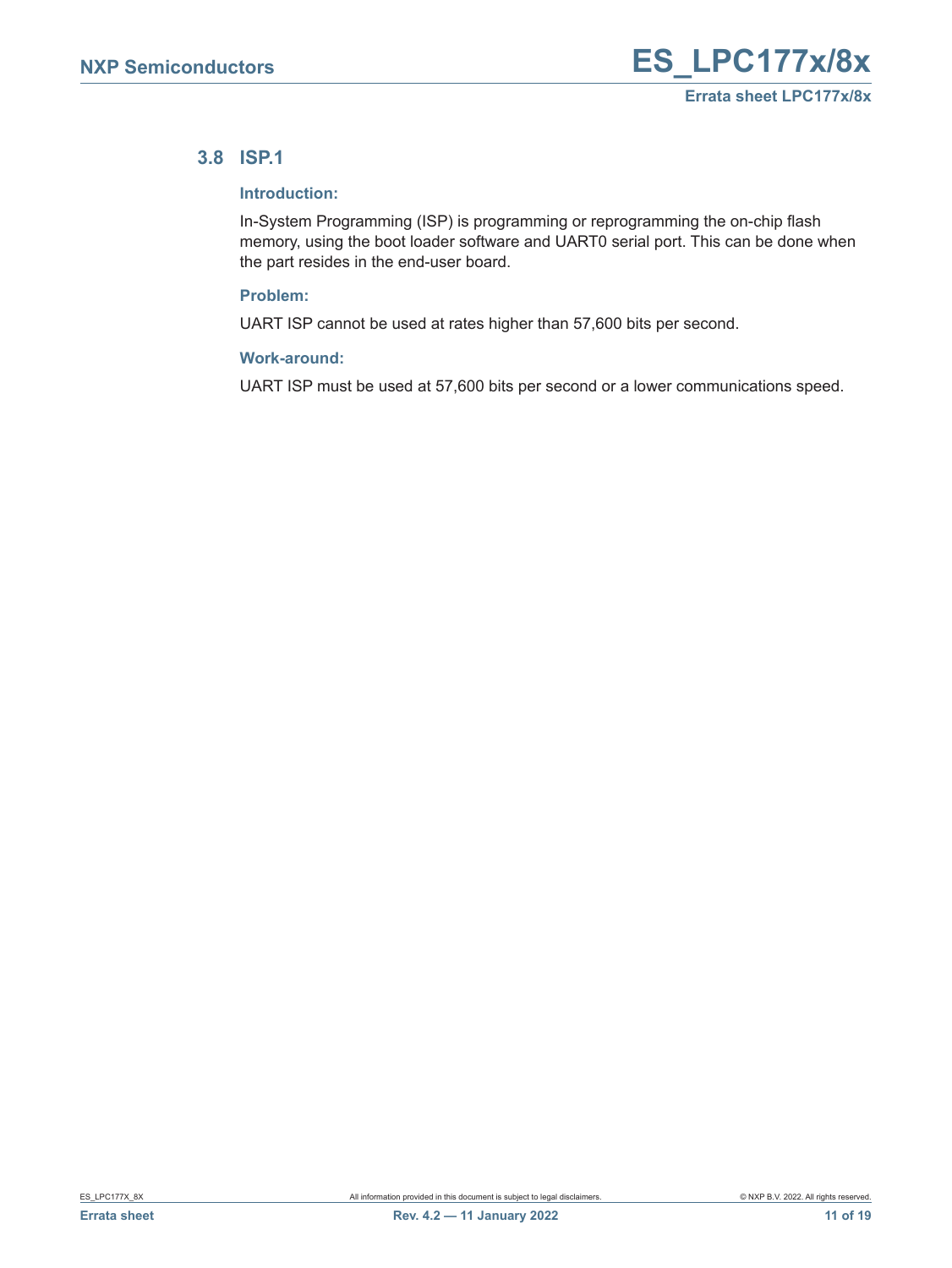### <span id="page-11-0"></span>**3.9 PBOOST.1**

#### **Introduction:**

The Power Boost control register allows choosing between high-speed operation above 100 MHz (PBOOST[0:1] is set to 11), or power savings when operation is at 100 MHz or lower ( PBOOST[0:1] is cleared to 00), by controlling the output of the main on-chip regulator. This boost is on by default (PBOOST[0:1] is set to 11) when user code begins after a chip reset.

#### **Problem:**

Certain products with date code (marked on the 3rd line of the product) on or before wk1238 do not have their PBOOST[0:1] set to 11 when user code is first executed following reset. These products may not operate reliably when running above 100 MHz.

#### **Work-around:**

Set PBOOST[0:1] to 11 with user code.

### <span id="page-11-1"></span>**3.10 RTC.1**

#### **Introduction:**

The Real Time Clock (RTC) is a set of counters for measuring time when system power is on, and optionally when it is off. It uses very little power when its registers are not being accessed by the CPU, especially in reduced power modes.

#### **Problem:**

RTC temporarily pauses and loses fractions of a second during the rising and falling edges of RESET. This occurs only in the LQFP packages with certain voltage swings and ramp rates. The problem is exacerbated by low temperatures. Reducing the voltage swing and/or ramp rate of the reset pulse will eliminate this loss of time counts. When this issue occurs, the impact on RTC accuracy is expected to be one second every several thousand reset events.

#### **Work-around:**

Adding an RC filter between the reset pin and the external reset input to control the reset signal voltage ramp rate can prevent this problem.

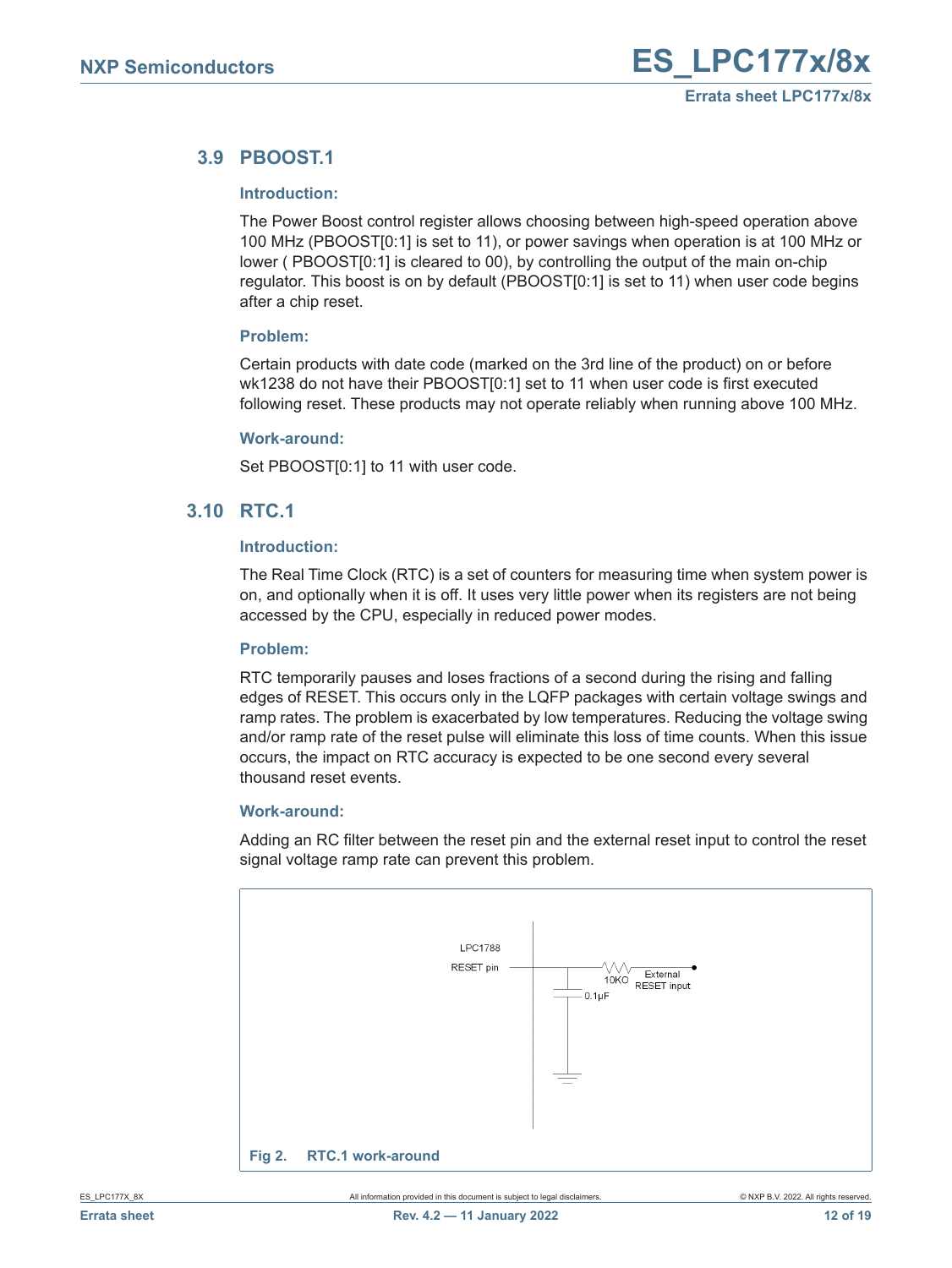### <span id="page-12-0"></span>**3.11 USART.1**

#### **Introduction:**

USART4 includes a synchronous mode and a Smart Card mode supporting ISO 7816-3. This allows smart cards to be interfaced to support high security applications.

#### **Problem:**

The USART4 Transmit Interrupt is entered after failed retries (based on NACK) but source of error is not given in IIR or LSR registers. This happens when the TX FIFO has one or more items still to be sent out. When there are no other items in the TX FIFO and the FIFO head item fails the retry, the interrupt works correctly with bit 8 flagged in the LSR.

#### **Work-around:**

A workaround is to avoid using the FIFO on USART4 in Smart Card mode. When there is data ready to transmit, hold it in a software queue until the FIFO is empty then send it one character at a time. Another workaround is to check all of the interrupt sources in the TX interrupt and if there is no interrupt source, to assume that a NAK could have been received. This allows use of the FIFO but could require changes to program logic.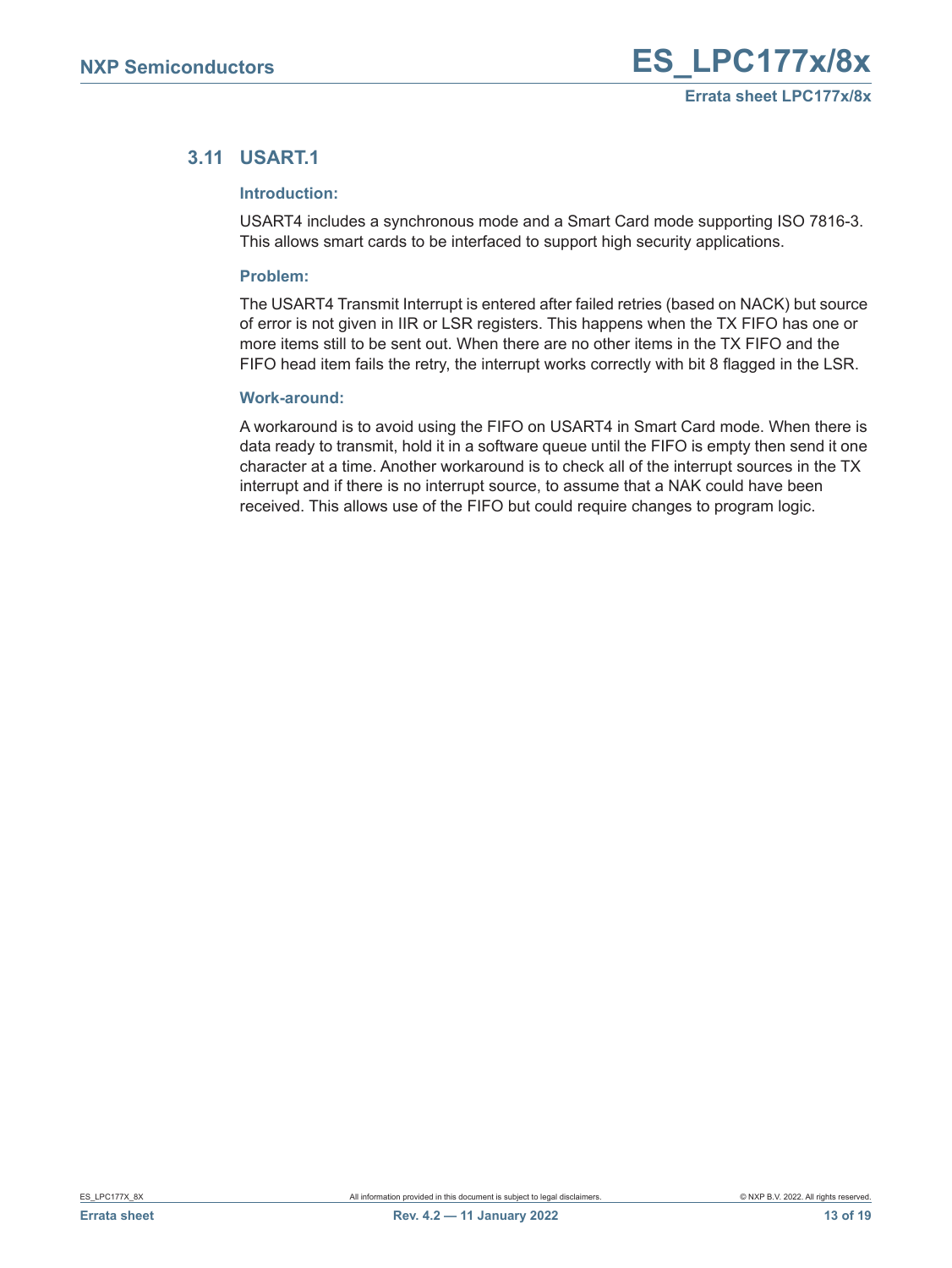### <span id="page-13-0"></span>**3.12 USART.2**

#### **Introduction:**

The LPC177x/8x device family features an option to operate the USART4 in synchronous mode.

#### **Problem:**

When using synchronous UART mode (USART) under the following conditions:

- **•** CSCEN = 0 (SCK active only during transmission)
- **•** CSRC = 0 (Synchronous Slave Mode)
- **•** FES = 1 (Falling Edge Sampling)
- **•** SSDIS = 0 (Use Start and Stop Bit)
- **•** The external transmitting device (Master) sends start and stop bits
- **•** The external device transmits 0x00

The Break Interrupt (BI) flag can become set, despite the fact that no break condition on the bus has occurred. This problem does not manifest when the external master device uses two stop bits.

#### **Work-around:**

None, however in some cases system designers have control over the protocol being used between devices and can avoid the error condition outlined above in their system design and/or communication protocol.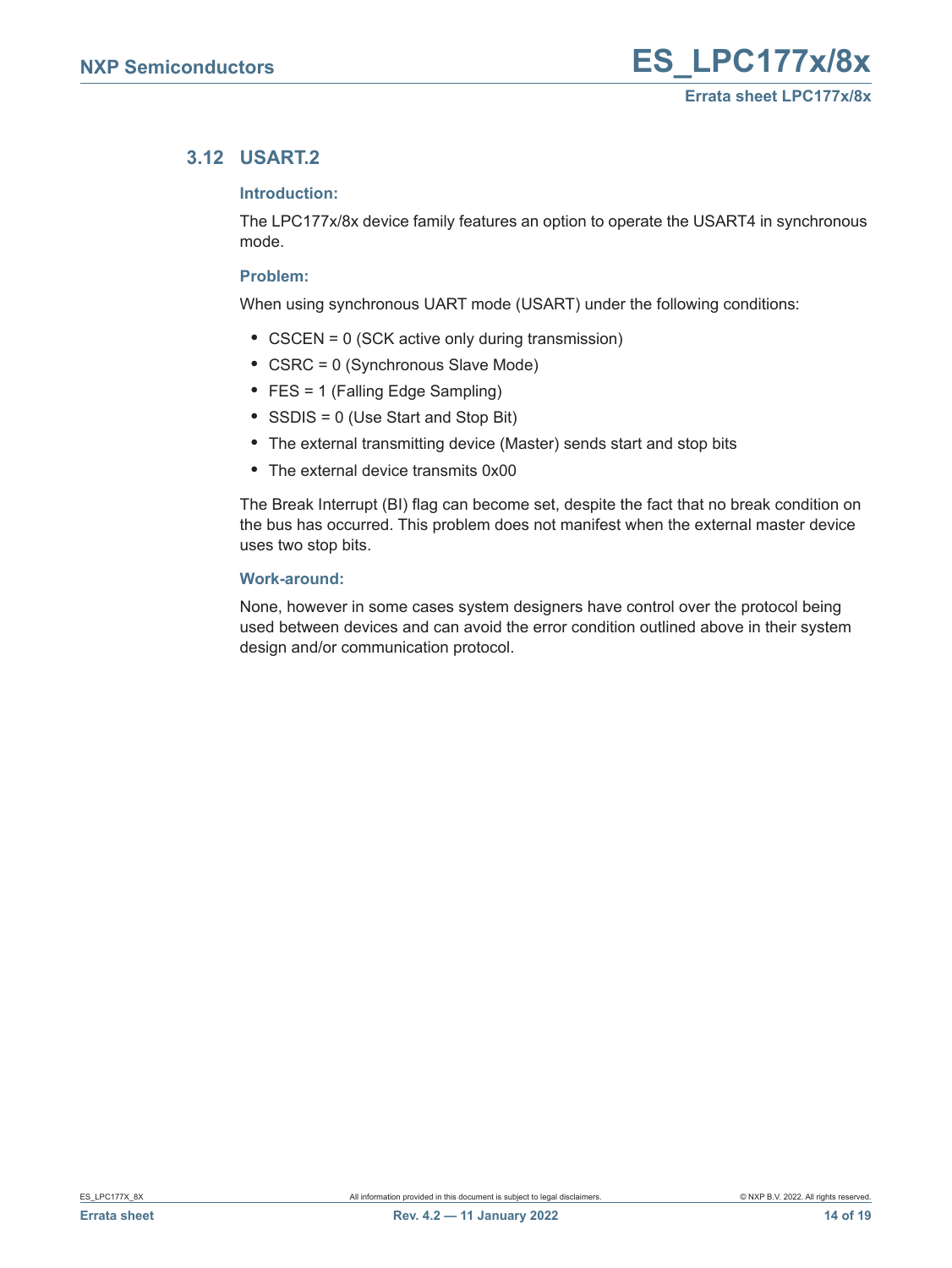### <span id="page-14-0"></span>**3.13 USB.1**

#### **Introduction:**

Full-/low-speed signaling uses bit stuffing throughout the packet without exception. If the receiver sees seven consecutive ones anywhere in the packet, then a bit stuffing error has occurred and the packet should be ignored.

The time interval just before an EOP is a special case. The last data bit before the EOP can become stretched by hub switching skews. This is known as dribble and can lead to a situation where dribble introduces a sixth bit that does not require a bit stuff. Therefore, the receiver must accept a packet for which there are up to six full bit times at the port with no transitions prior to the EOP.

#### **Problem:**

The USB host controller will hang indefinitely if it sees a dribble bit on the USB bus. It will hang the first time a dribble bit is seen. Once it is in this state there is no recovery other than a hard chip reset. This problem has no effect on the USB device controller.

#### **Work-around:**

None.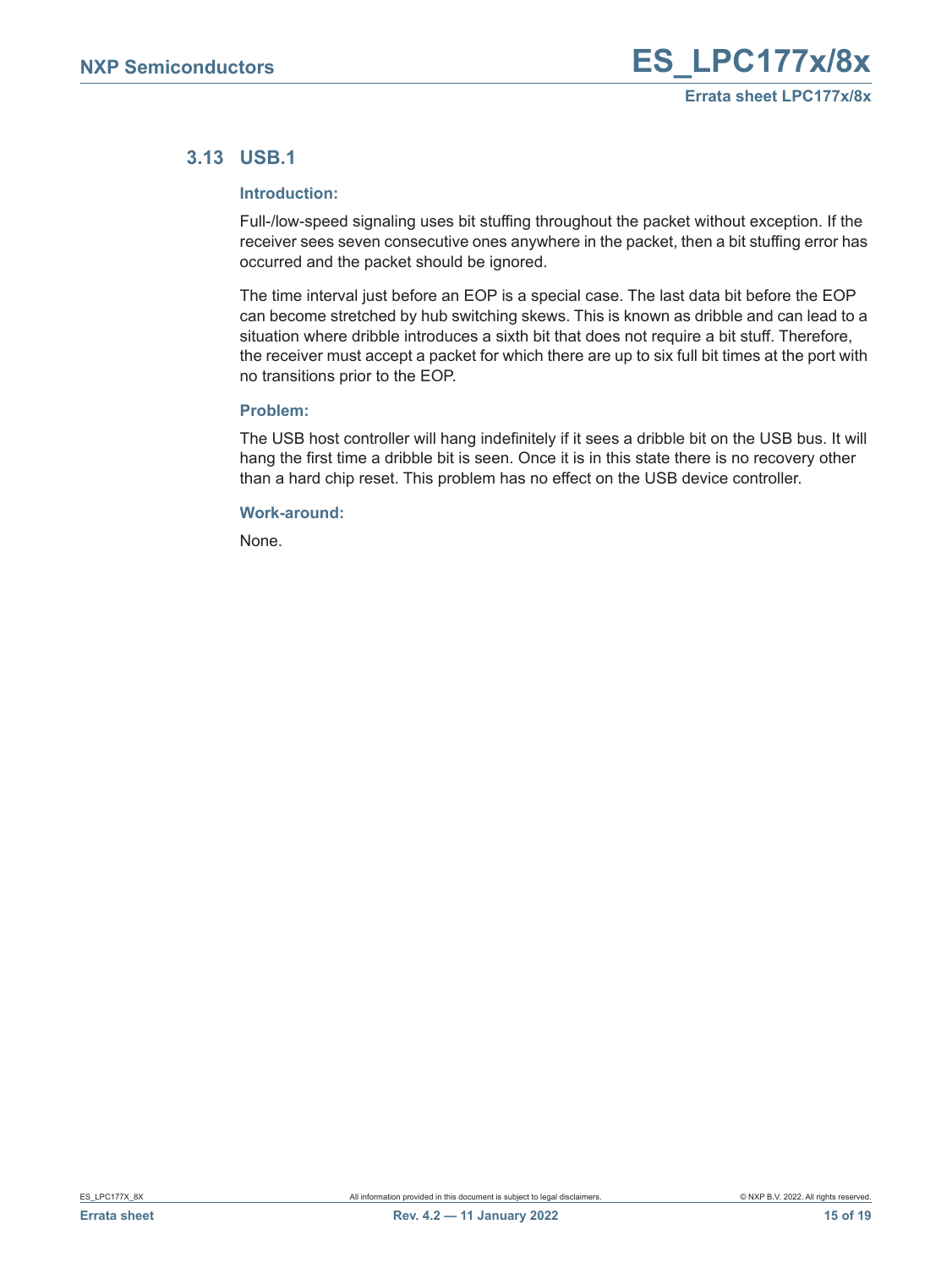### <span id="page-15-0"></span>**3.14 WDT.1**

#### **Introduction:**

The purpose of the Watchdog Timer is to reset the microcontroller within a reasonable amount of time if it enters an erroneous state. When enabled, a watchdog event will be generated if the user program fails to "feed" (or reload) the Watchdog within a predetermined amount of time. The Watchdog event will cause a chip reset if configured to do so.

#### **Problem:**

WDT timeout operates in run and sleep modes, but does not wake the MCU from deep sleep mode.

#### **Work-around:**

None.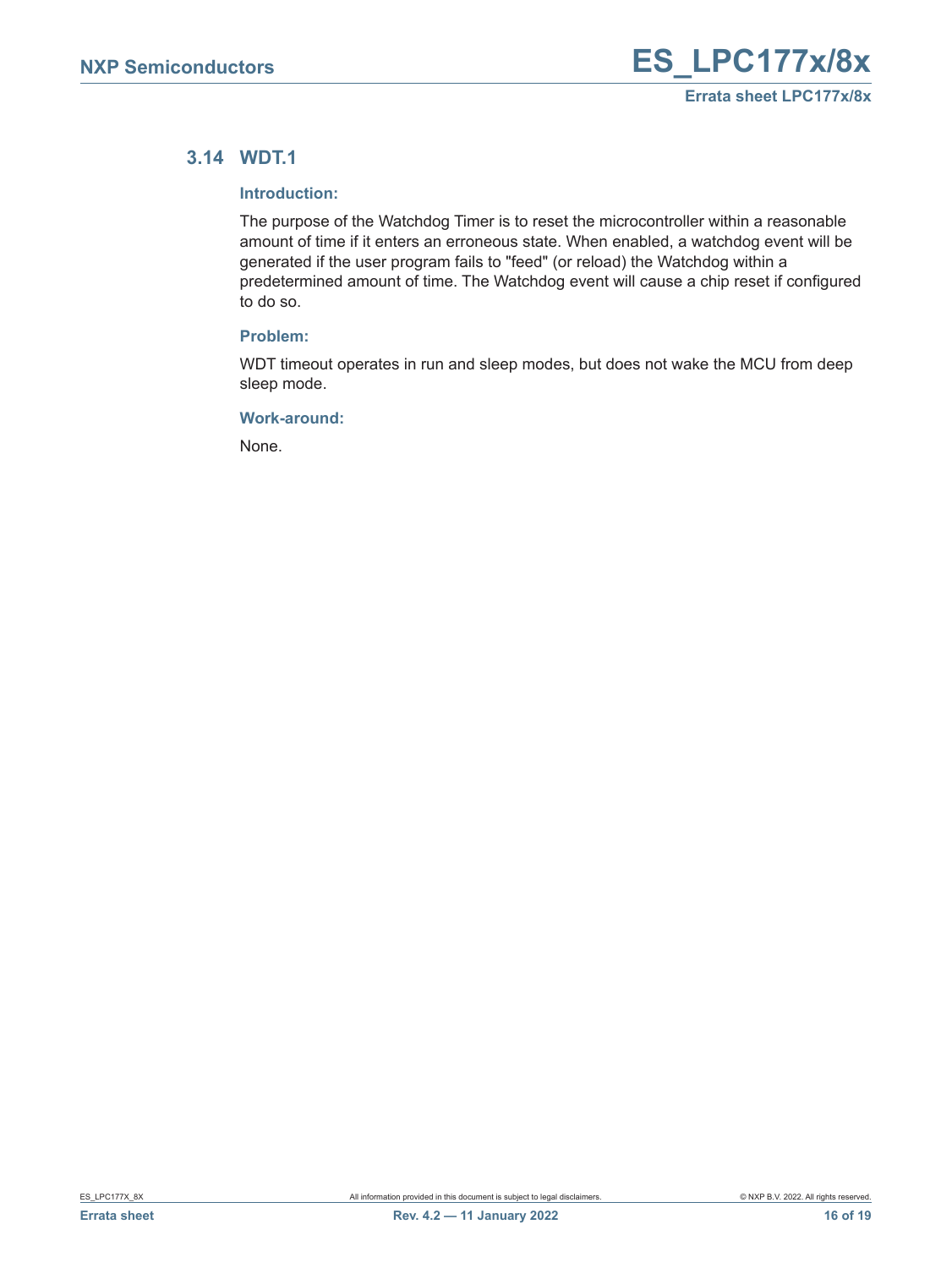### <span id="page-16-3"></span><span id="page-16-1"></span>**4. AC/DC deviations detail**

### **4.1 DPD.1**

#### **Introduction:**

Deep power-down is a low-power mode that achieves currents in the low single-digit microamperes.

#### **Problem:**

Increase of  $I_{\text{DDEFG}(3V3)}$  current in Deep power-down mode for on-chip regulator over time (to about 100-200 uA). There is no functional impact.

Expected time to result in high regulator Deep power-down current vs. temperature and bias is listed in [Table 5](#page-16-2).

#### <span id="page-16-2"></span>**Table 5. LPC177x/8x on-chip regulator expected time (years) to result in high regulator Deep power-down current under different bias and temp condition**

| <b>V<sub>DD</sub></b> | Years at 25 °C | Years at 85 °C |
|-----------------------|----------------|----------------|
| 2.5V                  | 4.98E+05       | 7190.00        |
| 3.0V                  | 714            | 10.30          |
| 3.3V                  | 14.1           | 0.20           |

Identification of Changed Product: All Rev '-' devices.

Remarks:

- 1. Issue described will lead to problems only if customer puts bias on  $V_{DD|REG}$  at over 3.0 V with application sensitive to  $I_{\text{DDEEG}(3V3)}$  curent in Deep power-down mode (few hundred uA)
- 2. If the biased  $V_{DD}$  can be restricted to 3.0 V then the expected time to result in high leakage current will be over 10 years at Industrial temp range.
- 3. Biased V<sub>DD</sub> of 3.3 V at 25 °C (room temp) will also guarantee datasheet spec for over 10 years.
- 4. If  $I_{\text{DDREG}(3V3)}$  current in Deep power-down mode (few hundred uA) is a key parameter, it is not advised to bias  $V_{DD|REG}$  above 3.0 V.

#### **Work-around:**

None. This has been fixed in Rev 'A'.

### <span id="page-16-4"></span><span id="page-16-0"></span>**5. Errata notes detail**

### **5.1 Note.1**

The General Purpose I/O (GPIO) pins have configurable pull-up/pull-down resistors where the pins are pulled up to the  $V_{DD}$  level by default. During power-up, an unexpected glitch (low pulse) could occur on the port pins as the  $V_{DD}$  supply ramps up.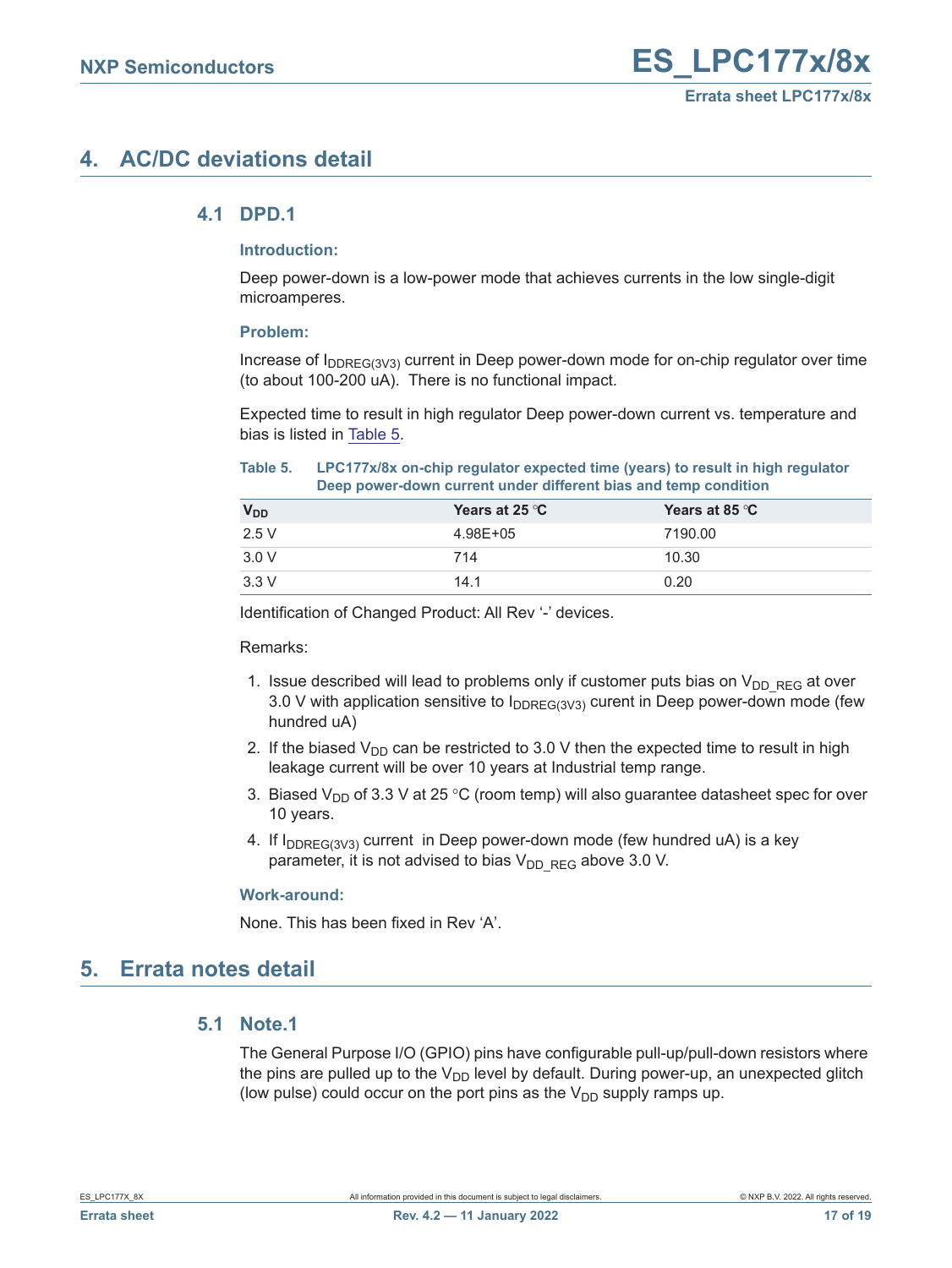### <span id="page-17-0"></span>**6. Contents**

| 3                | Functional problems detail 5                               |
|------------------|------------------------------------------------------------|
| $\overline{3}$ 1 |                                                            |
| 3.2              |                                                            |
| 3.3              |                                                            |
| 3.4              |                                                            |
| 3.5              |                                                            |
| 3.6              |                                                            |
| 37               | IBAT.1: Typical lots have about 5% parts with              |
|                  | higher than normal IBAT current when only V <sub>BAT</sub> |
|                  | power is provided (VDD <sub>REG</sub> is grounded). 10     |
| 3 8              |                                                            |

| 3.9  |                             |  |
|------|-----------------------------|--|
| 3.10 |                             |  |
| 3.11 |                             |  |
| 3.12 |                             |  |
| 3.13 |                             |  |
| 3.14 |                             |  |
| 4    | AC/DC deviations detail  17 |  |
| 41   |                             |  |
| 5    | Errata notes detail 17      |  |
| 5.1  |                             |  |
| 6    |                             |  |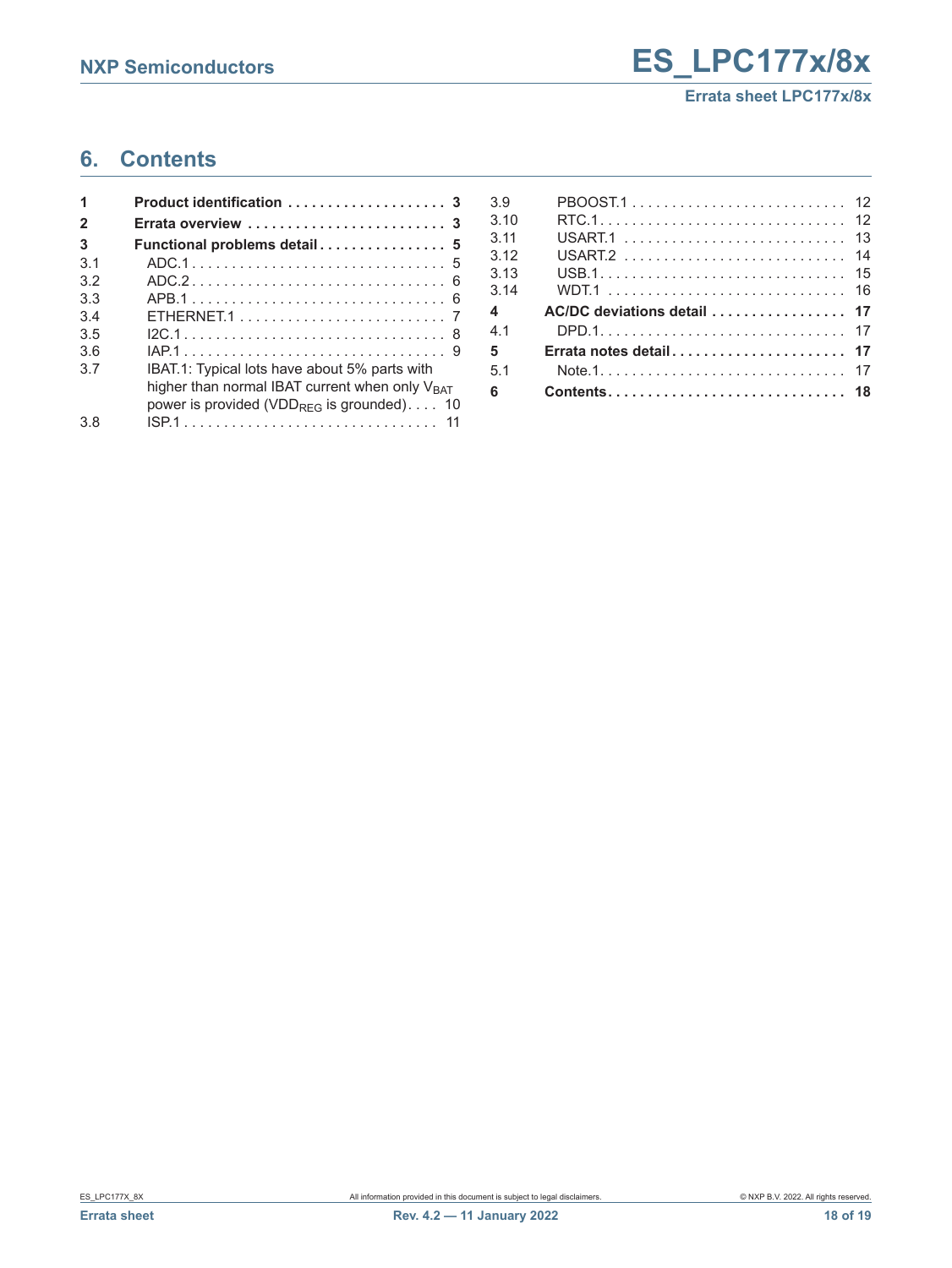How To Reach Us

Home Page:

[nxp.com](http://www.nxp.com)

Web Support:

[nxp.com/support](http://www.nxp.com/support)

Limited warranty and liability - Information in this document is provided solely to enable system and software implementers to use NXP products. There are no express or implied copyright licenses granted hereunder to design or fabricate any integrated circuits based on the information in this document. NXP reserves the right to make changes without further notice to any products herein.

NXP makes no warranty, representation, or guarantee regarding the suitability of its products for any particular purpose, nor does NXP assume any liability arising out of the application or use of any product or circuit, and specifically disclaims any and all liability, including without limitation consequential or incidental damages. "Typical" parameters that may be provided in NXP data sheets and/or specifications can and do vary in different applications, and actual performance may vary over time. All operating parameters, including "typicals," must be validated for each customer application by customer's technical experts. NXP does not convey any license under its patent rights nor the rights of others. NXP sells products pursuant to standard terms and conditions of sale, which can be found at the following address: [nxp.com/SalesTermsandConditions](http://www.nxp.com/SalesTermsandConditions).

Right to make changes - NXP Semiconductors reserves the right to make changes to information published in this document, including without limitation specifications and product descriptions, at any time and without notice. This document supersedes and replaces all information supplied prior to the publication hereof.

Security - Customer understands that all NXP products may be subject to unidentified or documented vulnerabilities. Customer is responsible for the design and operation of its applications and products throughout their lifecycles to reduce the effect of these vulnerabilities on customer's applications and products. Customer's responsibility also extends to other open and/or proprietary technologies supported by NXP products for use in customer's applications. NXP accepts no liability for any vulnerability. Customer should regularly check security updates from NXP and follow up appropriately. Customer shall select products with security features that best meet rules, regulations, and standards of the intended application and make the ultimate design decisions regarding its products and is solely responsible for compliance with all legal, regulatory, and security related requirements concerning its products, regardless of any information or support that may be provided by NXP. NXP has a Product Security Incident Response Team (PSIRT) (reachable at PSIRT@nxp.com) that manages the investigation, reporting, and solution release to security vulnerabilities of NXP products.

NXP, the NXP logo, NXP SECURE CONNECTIONS FOR A SMARTER WORLD, COOLFLUX,EMBRACE, GREENCHIP, HITAG, ICODE, JCOP, LIFE, VIBES, MIFARE, MIFARE CLASSIC, MIFARE DESFire, MIFARE PLUS, MIFARE FLEX, MANTIS, MIFARE ULTRALIGHT, MIFARE4MOBILE, MIGLO, NTAG, ROADLINK, SMARTLX, SMARTMX, STARPLUG, TOPFET, TRENCHMOS, UCODE, Freescale, the Freescale logo, AltiVec, CodeWarrior, ColdFire, ColdFire+, the Energy Efficient Solutions logo, Kinetis, Layerscape, MagniV, mobileGT, PEG, PowerQUICC, Processor Expert, QorIQ, QorIQ Qonverge, SafeAssure, the SafeAssure logo, StarCore, Symphony, VortiQa, Vybrid, Airfast, BeeKit, BeeStack, CoreNet, Flexis, MXC, Platform in a Package, QUICC Engine, Tower, TurboLink, EdgeScale, EdgeLock, eIQ, and Immersive3D are trademarks of NXP B.V. All other product or service names are the property of their respective owners. AMBA, Arm, Arm7, Arm7TDMI, Arm9, Arm11, Artisan, big.LITTLE, Cordio, CoreLink, CoreSight, Cortex, DesignStart, DynamIQ, Jazelle, Keil, Mali, Mbed, Mbed Enabled, NEON, POP, RealView, SecurCore, Socrates, Thumb, TrustZone, ULINK, ULINK2, ULINK-ME, ULINK-PLUS, ULINKpro, µVision, Versatile are trademarks or registered trademarks of Arm Limited (or its subsidiaries) in the US and/or elsewhere. The related technology may be protected by any or all of patents, copyrights, designs and trade secrets. All rights reserved. Oracle and Java are registered trademarks of Oracle and/or its affiliates. The Power Architecture and Power.org word marks and the Power and Power.org logos and related marks are trademarks

Table continues on the next page...